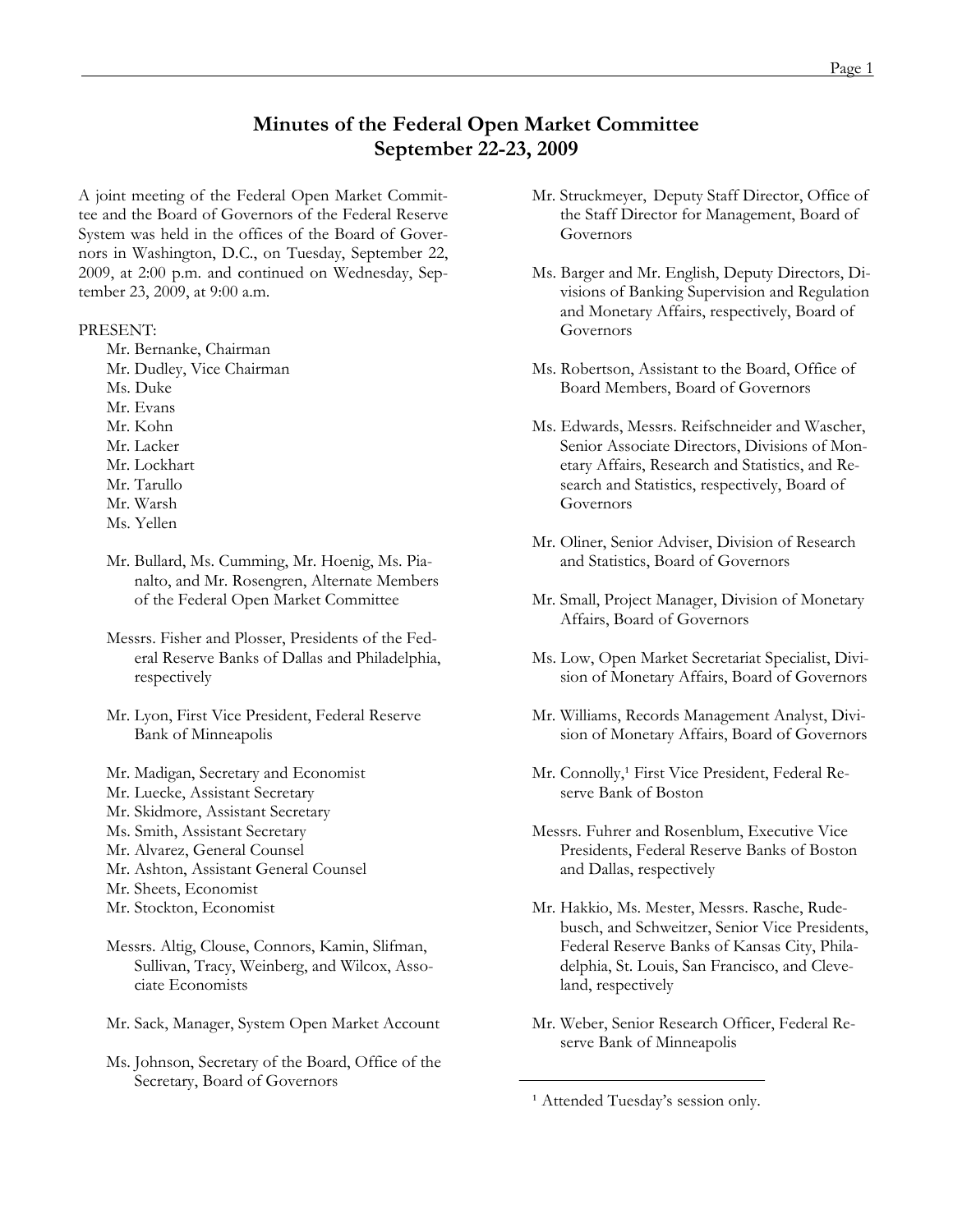- Mr. McCarthy and Ms. O'Connor, Assistant Vice Presidents, Federal Reserve Bank of New York
- Mr. Chatterjee, Senior Economic Advisor, Federal Reserve Bank of Philadelphia

### **Developments in Financial Markets and the Federal Reserve's Balance Sheet**

The Manager of the System Open Market Account reported on recent developments in domestic and foreign financial markets. The Manager also reported on System open market operations in Treasury securities, agency debt, and agency mortgage-backed securities (MBS) since the Committee's August 11-12 meeting. By unanimous vote, the Committee ratified those transactions. There were no open market operations in foreign currencies for the System's account during the intermeeting period. Since the Committee met in August, the Federal Reserve's total assets had risen about \$125 billion, on balance, to approximately \$2.1 trillion, as the System's purchases of securities exceeded a further decline in usage of the System's credit and liquidity facilities.

The staff briefed the Committee on the current status of the asset purchase programs. Participants noted that the primary influence of the programs is likely through the cumulative effect that they generate on the publicly available stocks of securities. However, they also observed that the rate of new purchases could have an effect on asset prices, especially of MBS. Given this possibility, participants remarked that a gradual reduction in the pace at which the Federal Reserve buys agency debt and agency MBS could help promote a smooth transition in markets as the announced asset purchases are completed. Participants observed that such a strategy would be similar to the approach adopted in August for the purchases of Treasury securities and generally viewed it as a useful step to mitigate the risk of a sharp change in yields as purchases end. Participants expressed a range of views about the rate at which asset purchases should be slowed. Some suggested tapering quickly and completing the purchases by year-end, while a few preferred slowing the rate of purchases over a longer period in order to maintain flexibility regarding the pace and the cumulative amount purchased and thus potentially better calibrate the programs to evolving economic and financial market conditions. Most participants supported extending purchases of agency debt and agency MBS through the

### first quarter of 2010.

The staff also briefed the Committee on the likely implications of very high reserve balances for bank balance sheet management and for the economy. The staff's assessment, based in part on consultations with market participants, was that many banks were currently comfortable holding high levels of reserves as a means of managing liquidity risks, and these balances or further increases along the lines implied by the announced programs were not likely to crowd out other lending through pressures on capital positions. As the economy improves, however, banks could seek to lower their levels of reserve balances by purchasing securities, thereby putting downward pressure on market interest rates, or by easing their credit standards and terms in order to expand lending. Such effects, if significant, would provide further impetus to economic growth. The staff analysis indicated that these effects would likely emerge only gradually and that their magnitude could be quite limited. However, some participants thought that declining demand for reserves might already be putting downward pressure on yields. Participants expressed a range of views about the likely stimulative effect of a further expansion of reserve balances on economic activity, as well as the potential impact of elevated reserves on inflation expectations. Some meeting participants noted that the announced decrease in the balance in the Treasury's Supplementary Financing Account (SFA) would increase reserves in the banking system unless it were offset by Federal Reserve actions or by a further reduction in borrowing from the Federal Reserve's various credit and liquidity facilities, and that these increases could be expansionary. Others noted that the decrease in the SFA could well be temporary and, in any event, that the macroeconomic effects of the increase in reserves would probably be limited in the current environment.

The staff presented an update on the continuing development of several tools that could help support a smooth withdrawal of policy accommodation at the appropriate time. These measures included executing reverse repurchase agreements on a large scale, potentially with counterparties other than the primary dealers; implementing a term deposit facility, available to depository institutions, to reduce the supply of reserve balances; and taking steps to tighten the link between the interest rate paid on reserve balances held at the Federal Reserve Banks and the federal funds rate. Participants expressed confidence that these tools, along with the payment of interest on reserves and possible sales of assets from the System's portfolio, would allow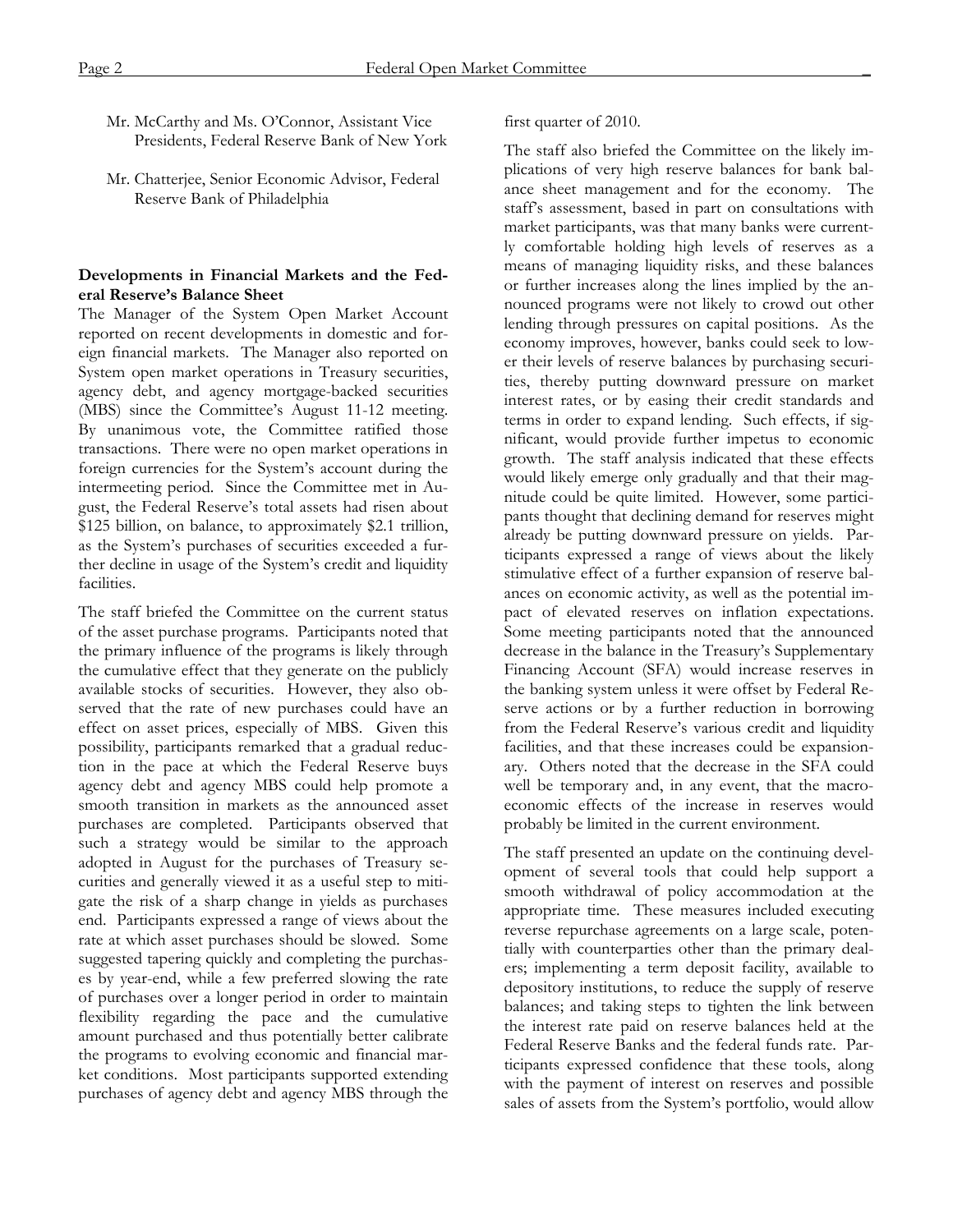them to remove policy accommodation at the appropriate time and pace. Completing development of these tools would remain a top priority of the Federal Reserve.

The staff presented proposed schedules for operations under the Term Auction Facility (TAF) and Term Securities Lending Facility (TSLF) through January 2010. As conditions in short-term funding markets had continued to improve, usage of these facilities had diminished. The proposed schedules were consistent with not only the Federal Reserve's previously announced intention to gradually scale back these facilities in response to continued improvements in financial market conditions, but also with a desire to assure market participants that the Federal Reserve will provide sufficient liquidity over year-end. There was general agreement that the Federal Reserve should assess over the next several months whether to maintain a TAF on a permanent basis.

Secretary's note: On September 24, 2009, the Federal Reserve announced schedules for operations under the TAF and the TSLF through January 2010 and indicated that it would seek public comment on a proposal for a permanent TAF.

## **Staff Review of the Economic Situation**

The information reviewed at the September 22-23 meeting suggested that overall economic activity was beginning to pick up. Factory output, particularly motor vehicle production, rose in July and August. Consumer spending on motor vehicles during that period was boosted by government rebates and greater dealer incentives, and household spending outside of motor vehicles appeared to rise in August after having been roughly flat from May through July. Although employment continued to contract in August, the pace of job losses slowed noticeably from that of earlier in the year. Investment in equipment and software (E&S) also seemed to be stabilizing. Sales and construction of single-family homes during July and August, while still at low levels, were significantly above the readings at the beginning of the year. The sharp cuts in production this year reduced inventory stocks significantly, though they remained elevated relative to the recent level of sales. Core consumer price inflation continued to be subdued in July and August, but higher gasoline prices raised overall consumer price inflation in August.

Firms continued to reduce payrolls, but job losses abated further in August, with the decline in private payroll employment the smallest since that of August

2008. Although employment losses continued to be widespread, the rate of decline diminished in most industries. The length of the average workweek for production and nonsupervisory workers remained steady, albeit at a low level, and the rate of decline in aggregate hours for this group over July and August was the smallest of the past year. In the household survey, although the unemployment rate rose in August to 9.7 percent, the rise in the unemployment rate slowed, on net, in recent months from its pace earlier in the year. The labor force participation rate in August remained at the low level that had prevailed through much of the year. Continuing claims for unemployment insurance through regular state programs fell slightly, on balance, from its earlier peak, but the total including extended and emergency benefits stayed near its recent high level. Initial claims for unemployment insurance fluctuated within a narrow range that was consistent with further declines in employment. With labor markets still weak, the year-over-year increase in average hourly earnings of production and nonsupervisory workers slowed further in August, even with the higher federal minimum wage that went into effect at the end of July.

Industrial production rose in July and August, led by a rebound in motor vehicle production from the extraordinarily low assembly rates in the first half of the year. Manufacturing production outside of motor vehicles increased solidly, likely reflecting stronger demand for materials from the motor vehicle sector and a slower pace of inventory liquidation elsewhere. Business survey indicators suggested further gains in factory output over the near term. Nevertheless, the factory utilization rate in August was only modestly above its recent historical low.

Real personal consumption expenditures increased modestly in July, led by a strong advance in motor vehicle purchases, which were boosted appreciably by the government's "cash-for-clunkers" program. This program contributed to a further surge in motor vehicle sales in August to their highest level since the first half of 2008. After declining in July, sales at retailers, excluding those at motor vehicle dealers, building materials stores, and gasoline stations, rose significantly in August, suggesting an increase in real consumer expenditures on non-motor-vehicle goods for the month. Even so, many determinants of spending continued to be tepid. In particular, the weak labor market continued to restrain growth in household income, and the prior declines in household net worth probably continued to weigh on spending. However, an increase in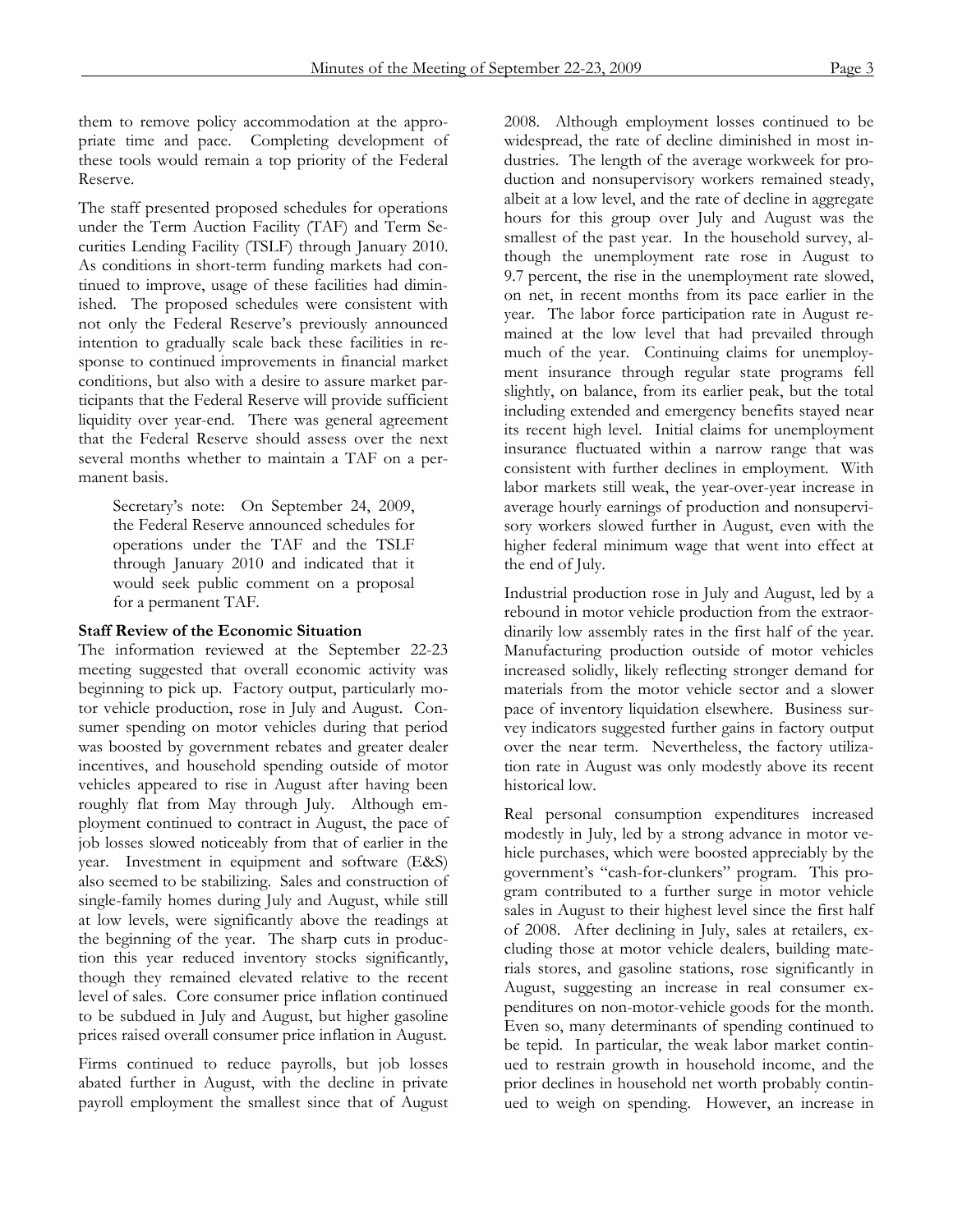household net worth since March, a rise in nominal labor compensation in July, and increases in various measures of consumer sentiment indicated some improvement in the outlook for consumer spending.

Data from the housing sector indicated that a gradual recovery in activity was under way. Although singlefamily housing starts fell modestly in August, this decrease followed five consecutive monthly increases, and the number of starts in August was well above the record low reached in the first quarter of the year. In contrast, in the much smaller multifamily sector, where credit conditions were still particularly tight and vacancy rates remained high, starts continued to be down, on net, in 2009 after a significant fall in the second half of 2008. The sales data for July indicated further increases in the demand for both new and existing single-family homes. Even though new home sales remained modest, they had been sufficient, given the slow pace of construction, to pare the overhang of unsold new single-family houses: In July, the level of inventories of such homes was about one-half of its peak in the summer of 2006, and the months' supply had fallen considerably from its record high in January. Sales of existing homes in July were at their fastest pace since mid-2007, and pending home sales agreements suggested that resale activity would rise further in following months. Although sales of distressed properties remained elevated, the rise in total sales of existing homes over the summer appeared to have been driven by an increase in transactions involving nondistressed properties. The apparent modest strengthening of housing demand was likely due, in part, to improvements in housing affordability stemming from low interest rates for conforming mortgages, a lower level of house prices, and possibly the first-time homebuyer tax credit. In addition, demand may have been buoyed by a sense that house prices were beginning to stabilize. Through the end of the second quarter, many house price indexes had smaller year-over-year declines than they had shown earlier this year, and some indexes recorded positive changes for the second quarter.

Real spending on E&S appeared to be stabilizing after falling sharply for more than a year. Business purchases of transportation equipment seemed to be expanding solidly in the third quarter. Nominal shipments and orders for high-tech equipment in July were significantly above their second-quarter averages; moreover, a few major producers of high-tech equipment reported some signs of improvement in demand. Business investment in equipment other than high tech and transportation showed tentative signs of stabilization. Some forward-looking indicators of investment in E&S improved, suggesting that conditions had become less adverse than earlier in the year. Monthly surveys of business conditions and sentiment recently recovered to levels consistent with a modest rise in business spending, and corporate bond spreads over Treasury securities narrowed further. In contrast, conditions in the nonresidential construction sector generally remained quite poor, and measures of construction spending excluding energy-related projects stayed on a downward trajectory through July. Vacancy rates continued to rise, property prices fell further, and financing for nonresidential construction projects remained very tight. The nominal book value of businesses inventories continued to fall in July, which contributed to further declines in inventory-to-sales ratios; however, those ratios stayed elevated.

After narrowing to a 10-year low in May, the U.S. international trade deficit widened in June and July, as strong increases in exports were more than offset by sizable rises in imports. The July trade data provided additional evidence that the levels of both exports and imports probably reached their trough in the second quarter. About one-half of the increase in exports of goods and services in July was in exports of automotive products; the other gains were widespread across other major categories of exports. As with exports, the largest increase in imports of goods and services in July was in automotive products, reflecting some recovery in North American motor vehicle production. Imports of consumer goods, capital goods, and industrial supplies also rose markedly. Imports of oil increased more moderately, with the rise wholly reflecting higher prices.

Real gross domestic product (GDP) in the advanced foreign economies contracted more moderately in the second quarter than in the first quarter, with growth resuming in several countries. In Japan, a trade-related rebound in industrial production led to an increase in overall output. Government incentives for motor vehicle purchases contributed to a modest expansion of the German and French economies, but the euro-area economy as a whole contracted slightly as inventory drawdowns weighed on activity. Output also fell in Canada and the United Kingdom. Purchasing managers indexes (PMIs) rose further in the major economies during the intermeeting period, and reached levels consistent with stabilization or moderate expansion of output in the third quarter. Indicators of consumer sentiment continued to increase, but remained well below pre-recession levels, in part because of concerns about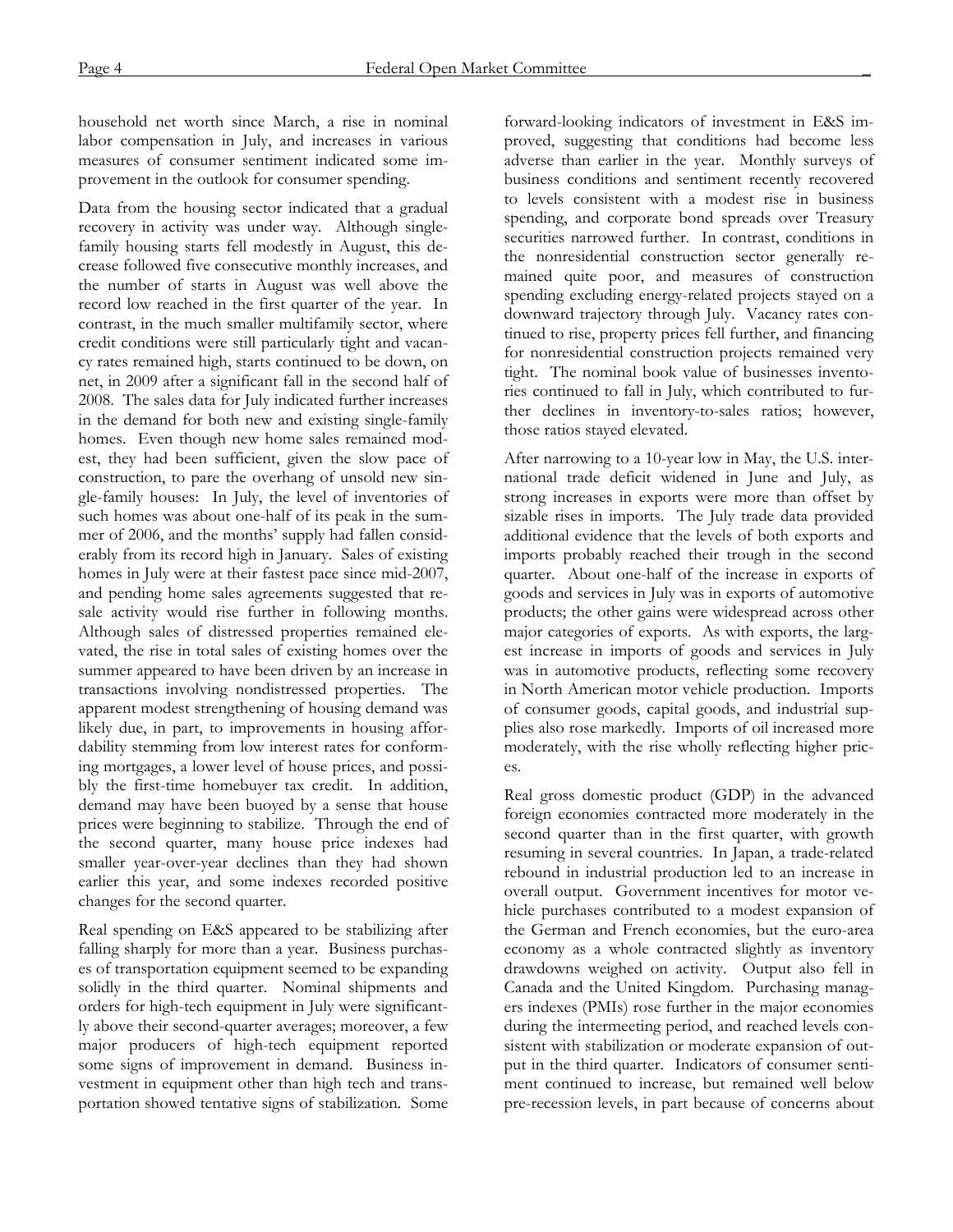rising unemployment. In most emerging market economies, particularly in Asia, economic activity rebounded in the second quarter; however, output declined again in Mexico. Indicators of activity in the third quarter pointed to a continued expansion of output in most emerging market countries, and PMIs moved into the expansionary range in many of them. International trade in emerging market economies picked up, supported by Chinese demand, while demand from advanced economies still appeared weak.

In the United States, core consumer price inflation remained subdued in July and August, as price increases in housing services moderated and durable goods prices declined. Overall consumer price inflation increased in August, boosted by a sharp upturn in energy prices, particularly those of gasoline. The latest available survey data indicated that gasoline prices edged up further in the first half of September. Consumer food prices were little changed in August. According to the preliminary September release of the Reuters/University of Michigan Surveys of Consumers, median year-ahead inflation expectations decreased modestly in the first half of September, but remained somewhat above the low levels posted at the beginning of the year. Longerterm inflation expectations from this survey stayed in the narrow range that has prevailed over recent years. The producer price index for core intermediate materials rose in August, its third consecutive monthly increase; over those three months, the index retraced about one-third of the decline of the previous eight months. All measures of nominal hourly compensation and wages suggested that labor costs had decelerated markedly this year amid the considerable weakness in labor markets.

## **Staff Review of the Financial Situation**

The decisions by the Federal Open Market Committee (FOMC) at the August meeting to leave the target range for the federal funds rate unchanged and to maintain the maximum sizes of its large-scale asset purchase programs, along with the accompanying statement, were broadly in line with market expectations. The announcement in the statement of the decision to slow the pace of Treasury securities purchases so that the full amount of \$300 billion would be completed by the end of October reduced uncertainty about the timing of the end of this program and the ultimate amount of purchases. After the release of the statement, the expected path for the federal funds rate implied by money market futures prices declined modestly. Subsequently, the expected policy path shifted down further, on net, as investors apparently interpreted weak labor market conditions and generally quiescent inflation as consistent with an outlook that would lead the FOMC to maintain low policy rates over the medium term. In addition, investors' uncertainty about the future policy rate path appeared to diminish, which may have also contributed to the lowering of the path implied by futures prices by reducing term premiums. Yields on nominal Treasury securities also decreased since the Committee met in August. A decline in implied volatility on longer-term Treasury yields suggested that some of the drop in yields was due to reduced risk premiums. Inflation compensation based on five-year Treasury inflation-protected securities (TIPS) increased a little, on balance, over the intermeeting period, while five-year inflation compensation five years ahead declined modestly; the decrease in forward inflation compensation partially reversed increases in prior intermeeting periods. Liquidity in the TIPS market reportedly continued to be poor, complicating inferences about investors' expectations of future inflation.

Conditions in short-term funding markets showed modest further improvement over the intermeeting period. Spreads between London interbank offered rates (Libor) and overnight index swaps (OIS) at the one- and three-month maturities returned to near the levels that prevailed before the onset of the financial crisis in August 2007. Longer-term Libor-OIS spreads also narrowed, but they remained high by historical standards. Reports continued to suggest that lending institutions were unusually selective about their counterparties in funding markets. Spreads on A2/P2-rated commercial paper and AA-rated asset-backed commercial paper were little changed, on net, remaining at the low end of their ranges over the past two years. Indicators of Treasury market functioning showed no material change, and functioning continued to be somewhat impaired. Bid-asked spreads held roughly steady, and trading volumes remained low. The on-the-run liquidity premium for the 10-year Treasury note was little changed at an elevated level, although it was well below its peak last fall; the premiums on two- and five-year Treasury securities stayed low.

Amid lower interest rates as well as further indications that the contraction in economic activity may have ended, broad stock price indexes rose, on net, over the intermeeting period. The spread between an estimate of the expected real equity return over the next 10 years for S&P 500 firms and an estimate of the real 10-year Treasury yield—a rough gauge of the equity risk premium—remained high by historical standards. After having dropped significantly in prior months, option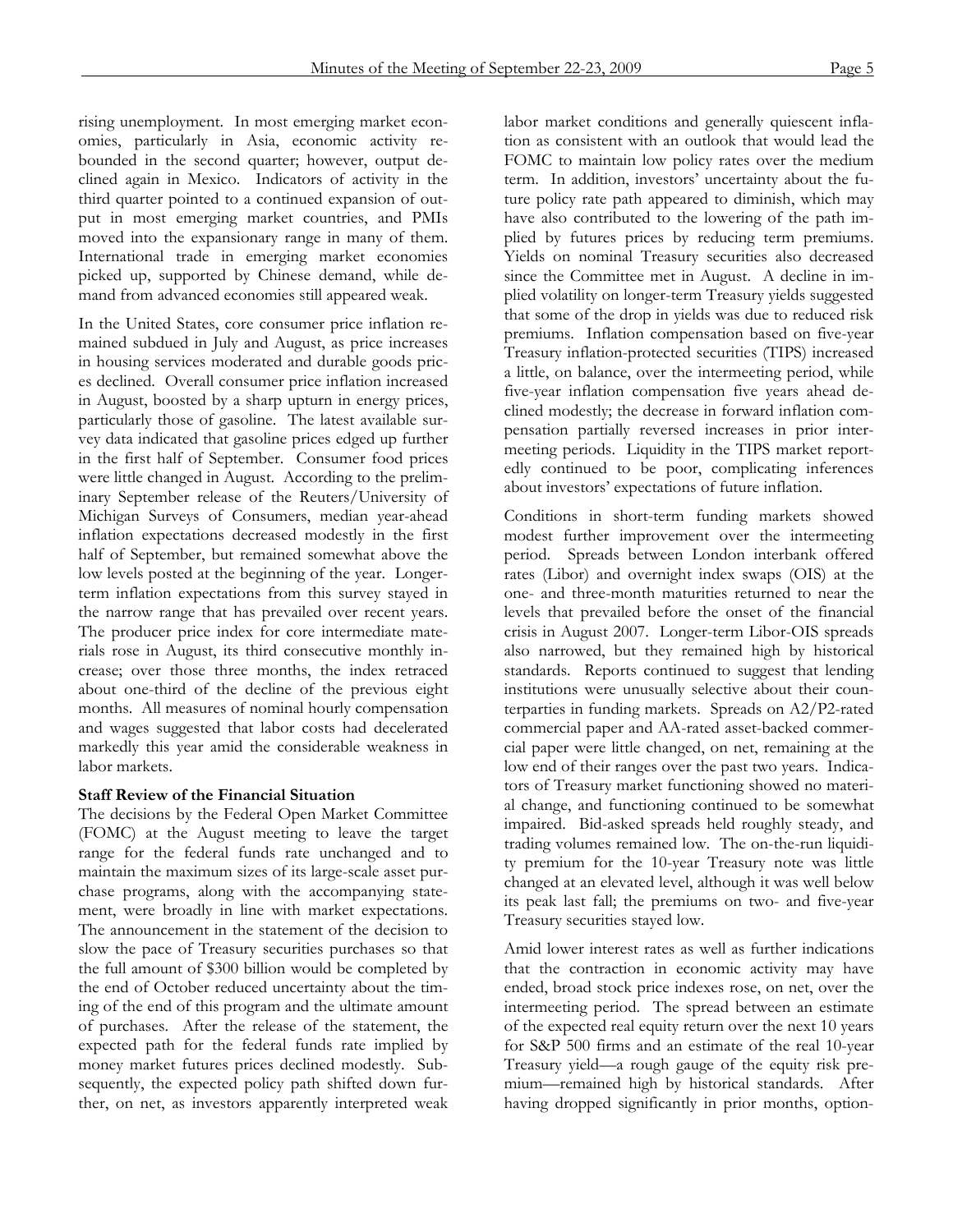implied volatility on the S&P 500 index declined modestly, on balance, over the intermeeting period, but was still at a level comparable with that of previous recessions. Yields on corporate bonds fell a bit more than those on Treasury securities of similar duration. Indicators suggested that liquidity in the secondary market for corporate bonds increased a bit further. Conditions in the secondary market for leveraged syndicated loans continued to improve slowly, as secondary-market prices rose slightly and bid-asked spreads narrowed.

Changes in investor sentiment toward claims on financial firms were mixed over the intermeeting period. Equity prices for larger banks increased, but stock prices for regional and smaller banks were little changed. Market participants reportedly took note of the increased number of failures at regional and smaller banks and remained concerned about the credit quality of such banks' loan portfolios and their ability to raise capital. Credit default swap spreads for banking institutions changed little, on net, over the intermeeting period. A number of financial institutions issued debt that was not guaranteed by the Federal Deposit Insurance Corporation.

The level of debt of the private domestic nonfinancial sector declined again in the second quarter, as both household and nonfinancial business debt fell. Consumer credit posted its sixth consecutive monthly decline in July; both revolving and nonrevolving credit showed sizable drops. While issuance of consumer credit asset-backed securities decreased in August, a large volume of securities eligible for the Term Asset-Backed Securities Loan Facility was issued in early September. Gross bond issuance by nonfinancial corporations rose in August following a lull in July; the rebound was particularly robust for speculative-grade firms. However, commercial paper outstanding was unchanged and bank loans fell again; as a result, borrowing by the nonfinancial business sector declined, on net, again in August. In contrast, the federal government continued to issue debt at a rapid pace, and gross issuance of state and local government debt was robust, supported in part by issuance of Build America Bonds authorized under the fiscal stimulus program.

Commercial bank credit contracted further in August; all major loan categories declined. Commercial and industrial (C&I) lending again decreased steeply amid reported broad-based paydowns of outstanding loans. At the same time, the latest Survey of Terms of Business Lending showed that C&I loan spreads over comparable-maturity market instruments rose noticeably in

recent months. The contraction of commercial real estate loans held by banks also intensified in August. Even though originations of residential mortgages apparently increased during August, banks sold an unusually large volume of loans to the governmentsponsored enterprises; consequently, banks' balance sheet holdings of residential mortgages decreased markedly.

After declining in July, M2 contracted more quickly in August. The reduced demand for M2 assets likely reflected low interest rates on retail deposits and money market mutual fund shares, as well as a continued reallocation of wealth toward riskier assets. Small time deposits and retail money market mutual funds fell more sharply in August than earlier in the year. Liquid deposits increased in August, but at a slower rate than in July. Currency expanded less rapidly in July and August than in the first half of the year, as demand from abroad evidently was restrained.

Global financial markets showed some further signs of stabilization over the intermeeting period. Stock indexes in Europe rose solidly, apparently reflecting an improved economic outlook, but the Japanese stock market declined modestly. In emerging markets, credit default swap spreads on sovereign debt declined slightly, and equity prices in most countries rose moderately; however, stock prices fell notably in China, partly driven by reports that authorities were taking actions to moderate loan growth. Despite fairly positive economic indicators, sovereign yields fell in major industrial economies, reportedly in part because of the reiteration by major central banks of their intention to keep policy interest rates low. On a trade-weighted basis, the dollar depreciated against major foreign currencies, notably against the euro and Japanese yen; it was little changed, on average, against the currencies of the other major trading partners of the United States.

The European Central Bank, the Bank of England, the Bank of Canada, and the Bank of Japan kept their respective policy rates constant over the intermeeting period. On the first day of the FOMC meeting, the Bank of Canada announced the expiration of two temporary liquidity facilities at the end of October 2009.

## **Staff Economic Outlook**

In the forecast prepared for the September FOMC meeting, the staff raised its projection for real GDP growth over the second half of 2009 and over 2010. The information received during the intermeeting period appeared to indicate a more noticeable upturn than anticipated at the time of the August meeting: Sales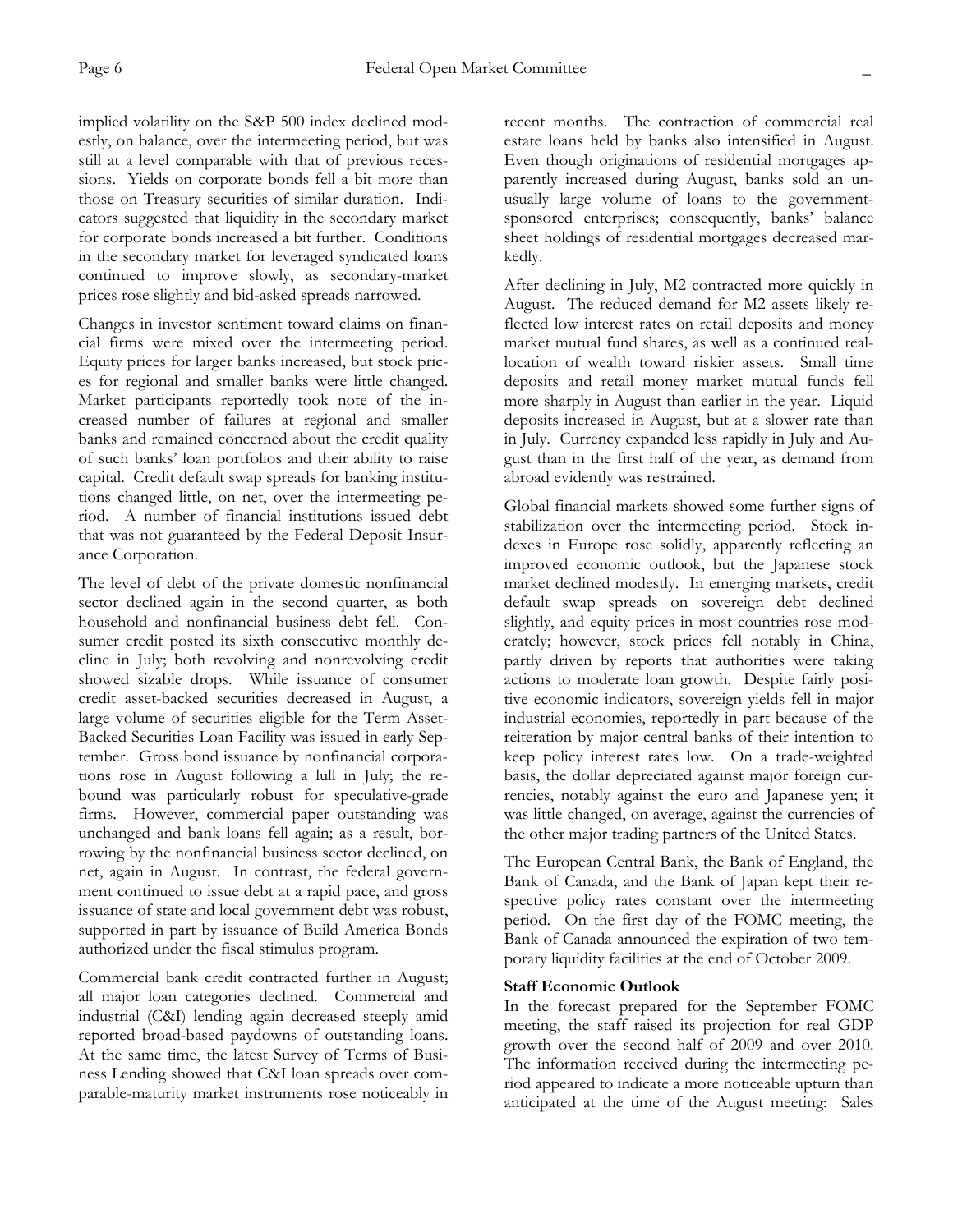and starts of single-family homes provided evidence of some firming in housing activity, capital spending indicators pointed to an earlier-than-anticipated trough for investment in E&S, and some data suggested a modest recovery in consumer spending. These tentative signs of a recovery of economic activity were supported by other factors, including recent rises in house and equity prices that would support household net worth, declines in interest rates on corporate bonds and fixedrate mortgages, and a stronger outlook for activity in foreign economies. The staff expected that these positive factors would lead to a modest increase in final sales in the second half of 2009, despite continued weakness in commercial construction and some further deterioration in labor markets. As a result of the expected increase in final sales and an anticipated reduction in inventory liquidation, the staff projected that real GDP would increase in the second half of 2009 at a rate somewhat above the growth rate of potential output. For 2010, the staff forecast that output growth would continue to strengthen, supported by an ongoing improvement in financial conditions, a fading of the drag from earlier declines in income and wealth, accommodative monetary and fiscal policy, and recovery in the housing sector. These factors also contributed to an expected further increase in real GDP growth in 2011, despite an anticipated decline in the impetus from fiscal policy. Even though the upward revision to the projection for output was expected to generate larger gains in employment than previously forecast, the staff still projected only a slow improvement in labor markets, with the unemployment rate moving down to about 9¼ percent by the end of 2010 and then falling to about 8 percent by the end of 2011.

The staff forecast for inflation was little changed from that at the August meeting. The recent data on consumer price inflation were a little above staff expectations, but still indicated a slower increase in core prices compared with those of earlier in the year. Survey measures of inflation expectations displayed no significant change. Nonetheless, with the significant underutilization of resources expected to persist through 2011, the staff forecast core inflation to slow somewhat further over the next two years from the pace of the first half of 2009. Because of recent increases in energy prices, overall consumer price inflation was projected to be somewhat above core inflation in the second half of 2009 and 2010, but it was expected to be near the core rate in 2011.

### **Participants' Views on Current Conditions and the Economic Outlook**

In their discussion of the economic situation and outlook, meeting participants agreed that the incoming data and information received from business contacts suggested that economic activity had picked up following its severe downturn; most thought an economic recovery was under way. Many participants noted that since August, they had revised up their projections for the second half of 2009 and for subsequent years. A number of factors were expected to support growth over the next few quarters: Activity in the housing sector was evidently rising, and house prices had apparently stabilized or even increased; consumer spending seemed to be in the process of leveling out; reports from business contacts and regional surveys were consistent with firms making progress in bringing inventories into better alignment with sales and with production stabilizing or beginning to rise in many sectors; the outlook for growth abroad had also improved, auguring well for U.S. exports; and financial market conditions had continued to improve over the past several months. Despite these positive factors, many participants noted that the economic recovery was likely to be quite restrained. Credit from banks remained difficult to obtain and costly for many borrowers; these conditions were expected to improve only gradually. In light of recent experience, consumers were likely to be cautious in spending, and business contacts indicated that their firms would also be cautious in hiring and investing even as demand for their products picked up. Some of the recent gains in activity probably reflected government policy support, and participants expressed considerable uncertainty about the likely strength of the upturn once those supports were withdrawn or their effects waned. Overall, the economy was projected to expand over the remainder of 2009 and during 2010, but at a pace that was unlikely to reduce the unemployment rate appreciably. Subsequently, as the housing market picked up further and financial conditions improved, economic growth was expected to strengthen, leading to more-substantial increases in resource utilization over time.

Nonetheless, most participants anticipated that slack in both labor and product markets would be substantial over the next few years, leading to subdued and potentially declining wage and price inflation. Some participants were skeptical of the usefulness of measures of resource utilization in gauging inflation pressures, partly because of the difficulty of measuring slack, especially in real time. Also, those participants noted that the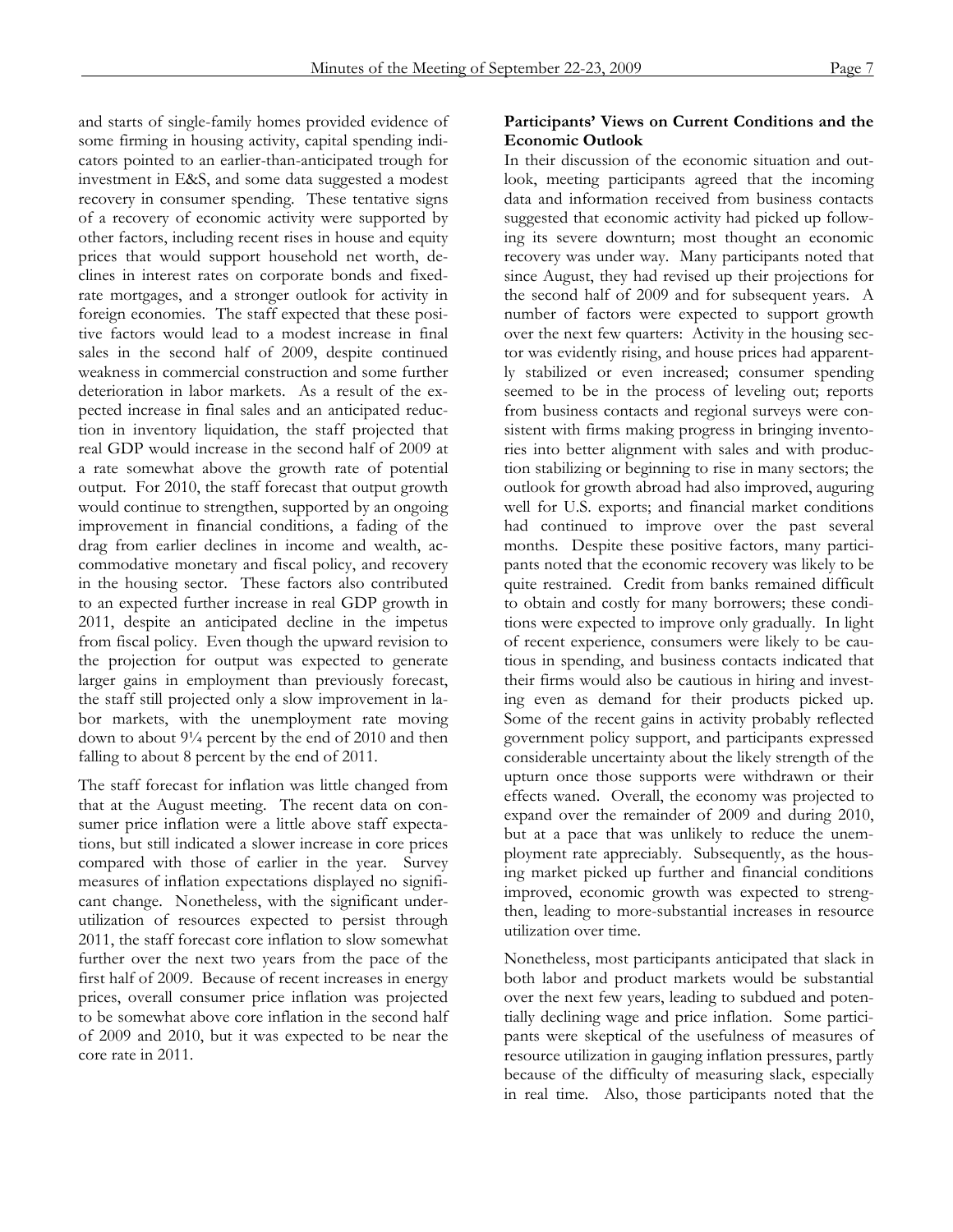degree to which slack reduces inflation depends on the stability of longer-term inflation expectations, which in turn depends on expectations for monetary policy. In any case, all participants recognized that inflation expectations are a key determinant of inflation, and that various measures of inflation expectations, although imperfect, needed to be carefully monitored in the current environment. Participants discussed the extent to which the size of the Federal Reserve's balance sheet would affect inflation expectations going forward. To keep inflation expectations well anchored, all agreed on the importance of the Federal Reserve continuing to communicate that it has the tools and willingness to begin withdrawing monetary policy accommodation at the appropriate time and pace to prevent any persistent increase in inflation. Overall, many participants viewed the risks to their inflation outlook over the next few quarters as being roughly balanced. A few continued to see some risk of substantial further disinflation, but that risk had eased somewhat further over the intermeeting period. Over a longer horizon, a few felt the risks were tilted to the upside.

Developments in financial markets were again regarded as broadly positive; participants saw the cumulative improvement in market functioning and pricing since the spring as substantial. Over the intermeeting period, the strengthening in the economic outlook led to an increase in investors' appetite for riskier assets. Markets for corporate debt continued to improve, private credit spreads narrowed further, and equity prices rose. Given the improved economic prospects, the decline in longer-term Treasury yields and the apparent marking down of the implied path for the policy interest rate were seen as somewhat puzzling but supportive of recovery. Some participants saw the decline in yields on Treasury securities and other instruments as an indication that the expansion of excess reserve balances was putting downward pressure on market rates; some others viewed the configuration of rate movements as consistent with reduced concerns about inflation and with lower term premiums in a more settled economic environment. In any event, the ongoing improvement in broader financial and economic conditions seemed to some participants to reflect the onset of a positive feedback loop in which better financial conditions contribute to stronger growth in output and employment, which in turn bolsters expected returns and strengthens financial firms, leading to a further easing in financial conditions. Others noted, however, that many financial markets and institutions were still strained and that downside financial risks remained. In particular, because the improvement in financial markets was due, in part, to support from various government programs, market functioning might deteriorate as those programs wind down. Moreover, credit remained quite tight for many businesses and households dependent on banks, and many regional and small banks were vulnerable to the deteriorating performance of commercial real estate loans. Participants noted that all categories of bank lending continued to decline.

Participants emphasized that labor market conditions remained weak. Although recent data indicated that the pace at which employment was declining had slowed, job losses remained sizable and the unemployment rate was high. The unusually large fraction of those who were working part time for economic reasons, the unusually low level of the average workweek, and indications from business contacts that firms would be slow to hire additional staff as sales and production turn up all pointed to a period of modest job gains, and thus only a slow decline in the unemployment rate as the economic recovery proceeds. Significant cost cutting by firms was thought to have led to a sizable increase in productivity growth in the first half of the year; sustained outsized gains in productivity could further damp hiring. Finally, high levels of longterm unemployment and permanent separations could lead to losses of skills and greater needs for labor reallocation that could slow employment growth.

Consumer spending had picked up more than expected over the intermeeting period, but participants saw that increase as partly reflecting special factors like the cashfor-clunkers program. Recent increases in house prices and equity prices were positives, but participants generally expected no more than moderate growth in consumer spending over the near term. Households still faced considerable headwinds, including tight credit, high levels of debt, uncertain job prospects, and wealth levels that remained relatively low despite the recent rise in equity prices and stabilization in house prices. In that environment, households' saving behavior remained an important source of uncertainty in the outlook. The household saving rate had risen considerably in recent quarters, and the most likely outcome was for the saving rate to remain near its higher level; however, some participants noted that there was some chance that the sharp drop in household net worth over the past few years, reduced access to credit, and high household debt burdens could lead households to save a substantially larger fraction of their incomes going forward.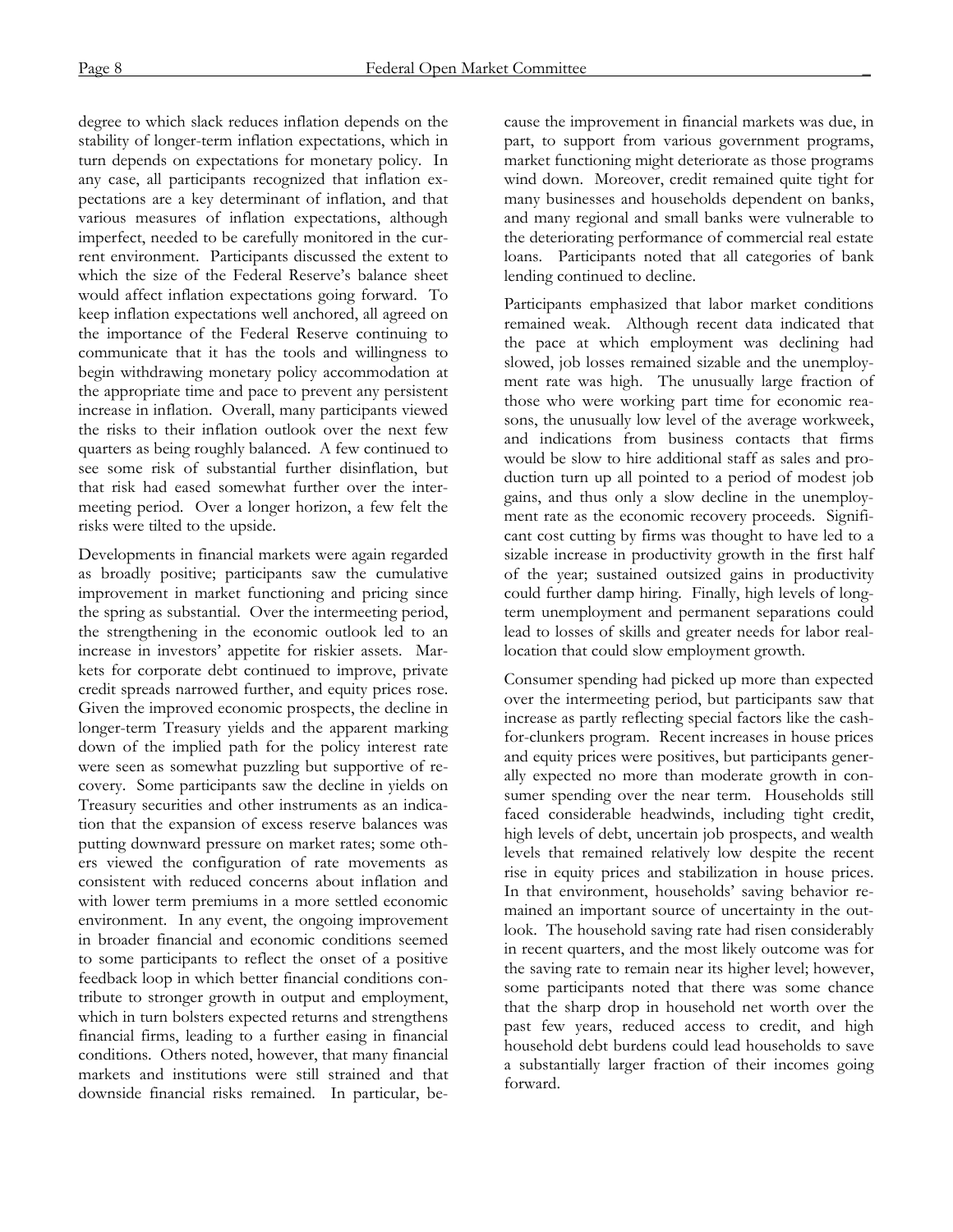Firms appeared to be reducing inventories and fixed investment at a slower pace than earlier in the year and had made substantial progress in reducing stocks toward desired levels. With inventories low, firms were beginning to raise production to meet at least a portion of new demand; this adjustment was likely to make an important contribution to economic recovery in the second half of this year. Recent data on new orders and shipments pointed to an earlier bottoming out in equipment and investment spending than previously anticipated. Some participants reported that while business contacts had expressed relief that the most severe economic outcomes had been avoided, they remained cautious about the recovery. This caution, together with low utilization rates and substantial excess capacity, could hold back the rate of increase of new capital spending.

In the residential real estate sector, home sales and construction had increased from very low levels, and house prices appeared to be stabilizing. Participants welcomed the cumulating evidence that the housing sector was beginning to recover, and many participants had marked up their forecasts for housing activity. However, some viewed the improvement as quite tentative, pointing to the pending termination of the temporary tax credit for first-time homebuyers and the winding down of the Federal Reserve's agency MBS purchase program as potential risks to the outlook for the sector. Also, some participants questioned whether the recent stabilization in house prices would be sustained as likely further increases in foreclosures would probably put downward pressure on prices. Still, a better outlook for house prices was an important input to the improved economic outlook; not only would household wealth benefit from a turnaround in such prices, but the exposure of lenders to real estate losses would be diminished. In contrast to developments in the residential sector, commercial real estate activity continued to fall markedly in most districts, reflecting deteriorating fundamentals, including declining occupancy and rental rates and very tight credit conditions.

Participants marked up their outlook for foreign economies, mainly reflecting better-than-expected incoming data from a range of countries. The pickup in foreign economic activity, especially in Asia, had buoyed U.S. export growth, and several participants noted that higher growth abroad would support growth in U.S. exports going forward.

#### **Committee Policy Action**

In their discussion of monetary policy for the period ahead, Committee members agreed that no significant changes to its policy target rate or large-scale asset purchase programs were warranted at this meeting. Although the economic outlook had improved further in recent weeks and the risks to the forecast had become more balanced, the level of economic activity was likely to be quite weak and resource utilization low. With substantial resource slack likely to persist and longerterm inflation expectations stable, the Committee anticipated that inflation would remain subdued for some time. Under these circumstances, the Committee judged that the costs of growth turning out to be weaker than anticipated could be relatively high. Accordingly, the Committee agreed that it was appropriate to maintain its target range for the federal funds rate at  $0$  to  $\frac{1}{4}$  percent and to reiterate its view that economic conditions were likely to warrant an exceptionally low level of the federal funds rate for an extended period. With respect to the large-scale asset purchase programs, some members thought that an increase in the maximum amount of the Committee's purchases of agency MBS could help to reduce economic slack more quickly than in the baseline outlook. Another member believed that the recent improvement in the economic outlook could warrant a reduction in the Committee's maximum purchases. However, all members were able to support an indication by the Committee of its intention at this time to purchase the full \$1.25 trillion of agency MBS that it had previously established as the maximum for this program. With respect to agency debt, the Committee agreed to reiterate its intention to purchase up to \$200 billion of these securities. To promote a smooth transition in markets as these programs are concluded, members decided to gradually slow the pace of both its agency MBS and agency debt purchases and to extend their completion through the end of the first quarter of 2010. The Committee agreed that it would continue to evaluate the timing and overall amounts of its purchases of securities in light of the evolving economic outlook and conditions in financial markets. Members discussed the importance of maintaining flexibility to expand the asset purchase programs should the economic outlook deteriorate or to scale back the programs should economic and financial conditions improve more than anticipated.

At the conclusion of the discussion, the Committee voted to authorize and direct the Federal Reserve Bank of New York, until it was instructed otherwise, to ex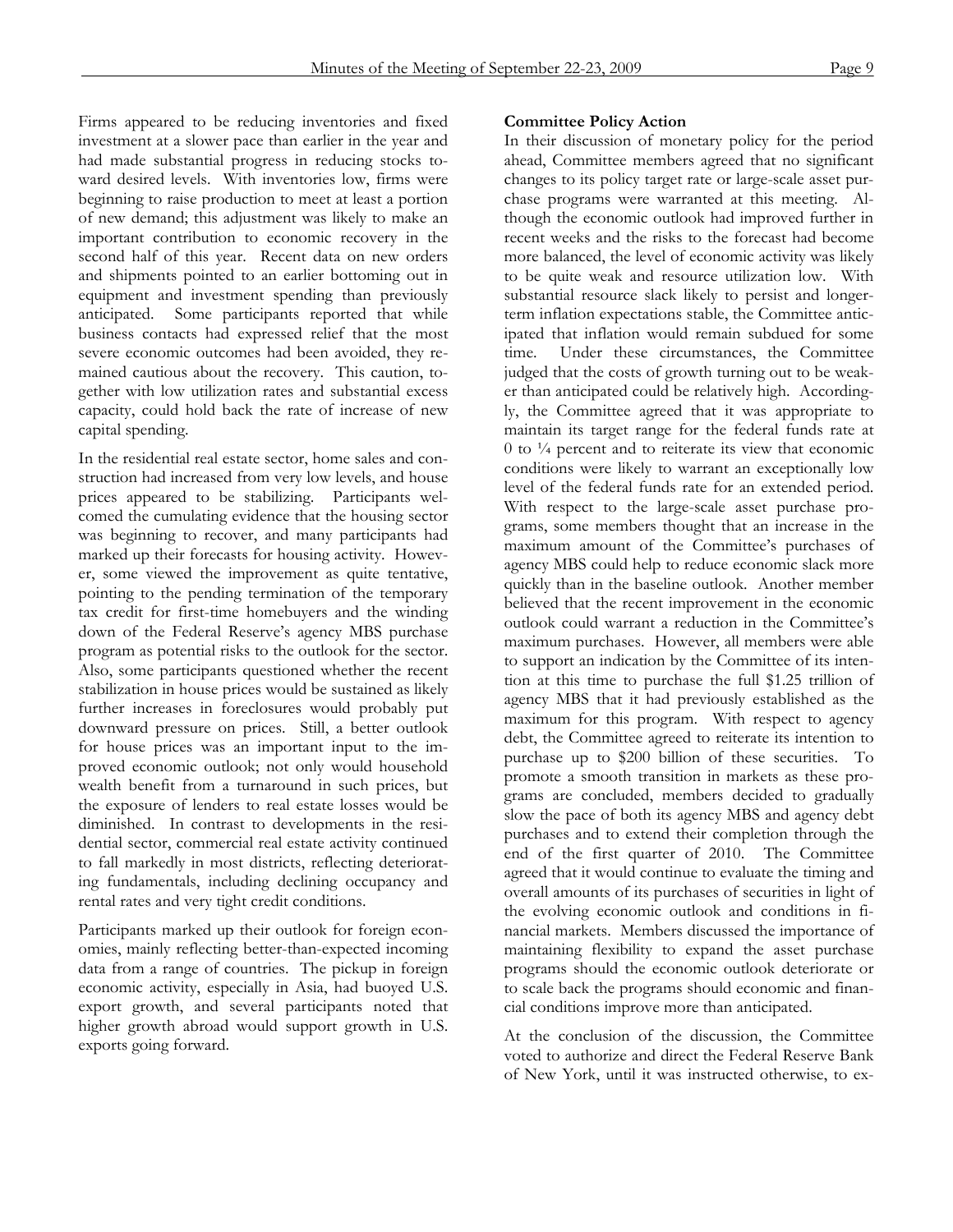ecute transactions in the System Account in accordance with the following domestic policy directive:

"The Federal Open Market Committee seeks monetary and financial conditions that will foster price stability and promote sustainable growth in output. To further its long-run objectives, the Committee seeks conditions in reserve markets consistent with federal funds trading in a range from  $0$  to  $\frac{1}{4}$  percent. The Committee directs the Desk to purchase agency debt, agency MBS, and longer-term Treasury securities during the intermeeting period with the aim of providing support to private credit markets and economic activity. The timing and pace of these purchases should depend on conditions in the markets for such securities and on a broader assessment of private credit market conditions. The Desk is expected to complete purchases of about \$300 billion of longer-term Treasury securities by the end of October. It is also expected to execute purchases of up to \$200 billion in housing-related agency debt and about \$1.25 trillion of agency MBS by the end of the first quarter of 2010. The Desk is expected to gradually slow the pace of these purchases as they near completion. The Committee anticipates that outright purchases of securities will cause the size of the Federal Reserve's balance sheet to expand significantly in coming months. The System Open Market Account Manager and the Secretary will keep the Committee informed of ongoing developments regarding the System's balance sheet that could affect the attainment over time of the Committee's objectives of maximum employment and price stability."

The vote encompassed approval of the statement below to be released at 2:15 p.m.:

"Information received since the Federal Open Market Committee met in August suggests that economic activity has picked up following its severe downturn. Conditions in financial markets have improved further, and activity in the housing sector has increased. Household spending seems to be stabilizing, but remains constrained by ongoing job losses, sluggish income growth, lower housing wealth, and tight credit. Businesses are still cutting back on fixed investment and staffing, though at a slower pace; they continue to make progress in bringing inventory stocks into better alignment with sales. Although economic activity is likely to remain weak for a time, the Committee anticipates that policy actions to stabilize financial markets and institutions, fiscal and monetary stimulus, and market forces will support a strengthening of economic growth and a gradual return to higher levels of resource utilization in a context of price stability.

With substantial resource slack likely to continue to dampen cost pressures and with longer-term inflation expectations stable, the Committee expects that inflation will remain subdued for some time.

In these circumstances, the Federal Reserve will continue to employ a wide range of tools to promote economic recovery and to preserve price stability. The Committee will maintain the target range for the federal funds rate at  $0$  to  $\frac{1}{4}$  percent and continues to anticipate that economic conditions are likely to warrant exceptionally low levels of the federal funds rate for an extended period. To provide support to mortgage lending and housing markets and to improve overall conditions in private credit markets, the Federal Reserve will purchase a total of \$1.25 trillion of agency mortgage-backed securities and up to \$200 billion of agency debt. The Committee will gradually slow the pace of these purchases in order to promote a smooth transition in markets and anticipates that they will be executed by the end of the first quarter of 2010. As previously announced, the Federal Reserve's purchases of \$300 billion of Treasury securities will be completed by the end of October 2009. The Committee will continue to evaluate the timing and overall amounts of its purchases of securities in light of the evolving economic outlook and conditions in financial markets. The Federal Reserve is monitoring the size and composition of its balance sheet and will make adjustments to its credit and liquidity programs as warranted."